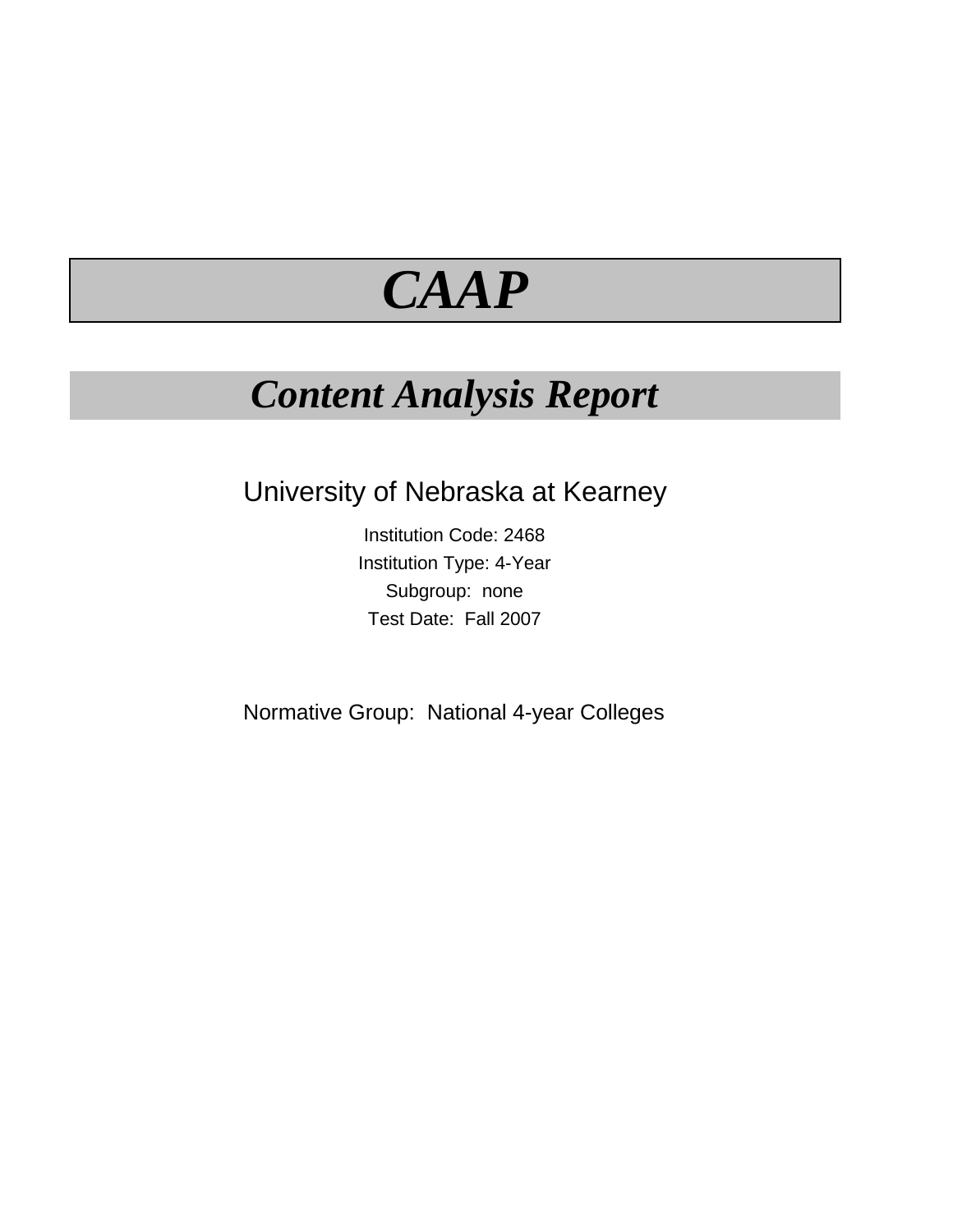### **Introduction**

 This report provides information intended to help postsecondary institutions better identify specific content areas in which their students are strong or weak relative to a normative group of students.

| Results within this report are generated after<br>several crucial steps:                                                                                                                                                                                                            | For each CAAP test that your students have<br>taken:                                                                                                                                                                                                                                                                                                                                                     |  |  |
|-------------------------------------------------------------------------------------------------------------------------------------------------------------------------------------------------------------------------------------------------------------------------------------|----------------------------------------------------------------------------------------------------------------------------------------------------------------------------------------------------------------------------------------------------------------------------------------------------------------------------------------------------------------------------------------------------------|--|--|
| 1. Students in both the local and normative groups<br>(or, cohorts) are classified into proficiency groups<br>according to whether scale scores for a given<br>CAAP test were in the top 25%, middle 50%, or<br>bottom 25% of their cohort.                                         | Results for content categories are presented<br>1.<br>separately for the normative group and local cohorts<br>Note that the normative group<br>of students.<br>represents students who have tested using a<br>specific CAAP test form within the past three years.<br>Local and normative group percents enable you to<br>compare your students' performance to that of<br>users in the normative group. |  |  |
| 2. For each CAAP test that a given student has<br>taken (e.g., Mathematics, Reading, Writing Skills,<br>Science, or Critical Thinking), item responses<br>(correct or incorrect) are used to compute the<br>percentage of items answered correctly within<br>each content category. | 2. In this report's figures, proficiency group results<br>are presented adjacent to one another. This<br>to compare content<br>enables<br>you<br>category<br>performance for your students among levels of<br>proficiency.                                                                                                                                                                               |  |  |
| 3. For each student proficiency group, students'<br>percent-correct scores on items within content<br>categories are then averaged, resulting in the<br>percent of items correctly answered.<br><b>This</b><br>information is presented in this report's figures.                   | 3. Results reflect major content categories within<br>each CAAP test. For instance, the CAAP Reading<br>test is composed of Referring Skills and Reasoning<br>Skills content categories. Through a comparison of<br>the percent of items correct across content<br>categories, you can determine your students'<br>relative strengths and weaknesses for each specific<br>content category.              |  |  |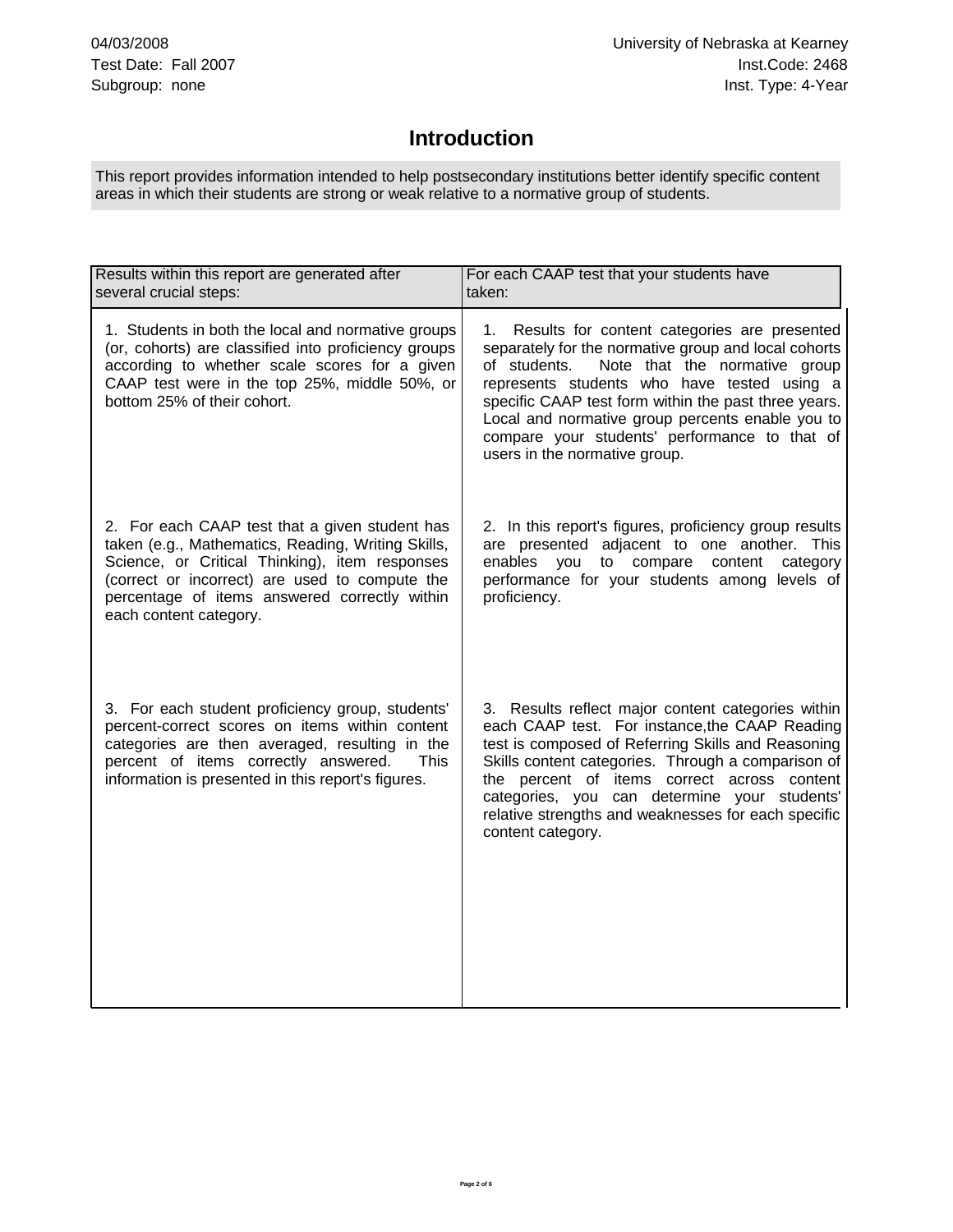## *Critical Thinking*

The CAAP Critical Thinking Test is a 32-item test that measures students' skills in analyzing, evaluating, and extending arguments. An argument is defined as a sequence of statements that includes a claim that one of the statements, the conclusion, follows from the other statements. The test presents arguments using a variety of formats, including case studies, debates, dialogues, overlapping positions, statistical arguments, experimental results, and editorials. Arguments are embedded in issues that are likely to be encountered in a postsecondary curriculum.

#### **Executive Summary**

This report contains results from CAAP Critical Thinking form 88-B. Valid scores were obtained for 367 students. Table C-1 belows shows differences in percentages between the local and normative groups. Differences with magnitudes less than 5%, between 5% and 10%, and greater than 10% are considered negligible, moderate, and substantial, respectively. Negative differences indicate areas where local students had more difficulty with content category items than did the normative group, whereas positive differences indicate that local students found items easier than did the normative group.

N

| <b>Table C-1: Critical Thinking Comparison Highlights</b> |                                                      |            |         |
|-----------------------------------------------------------|------------------------------------------------------|------------|---------|
|                                                           | Local-Normative Group Differences in Percent Correct |            |         |
| <b>Content Category</b>                                   | Bottom 25%                                           | Middle 50% | Top 25% |
| Analysis of Arguments                                     | $-9%$                                                | $-15%$     | $-14%$  |
| <b>Evaluation of Arguments</b>                            | 8%                                                   | 8%         | 3%      |
| <b>Extension of Arguments</b>                             | 7%                                                   | 3%         | $-1%$   |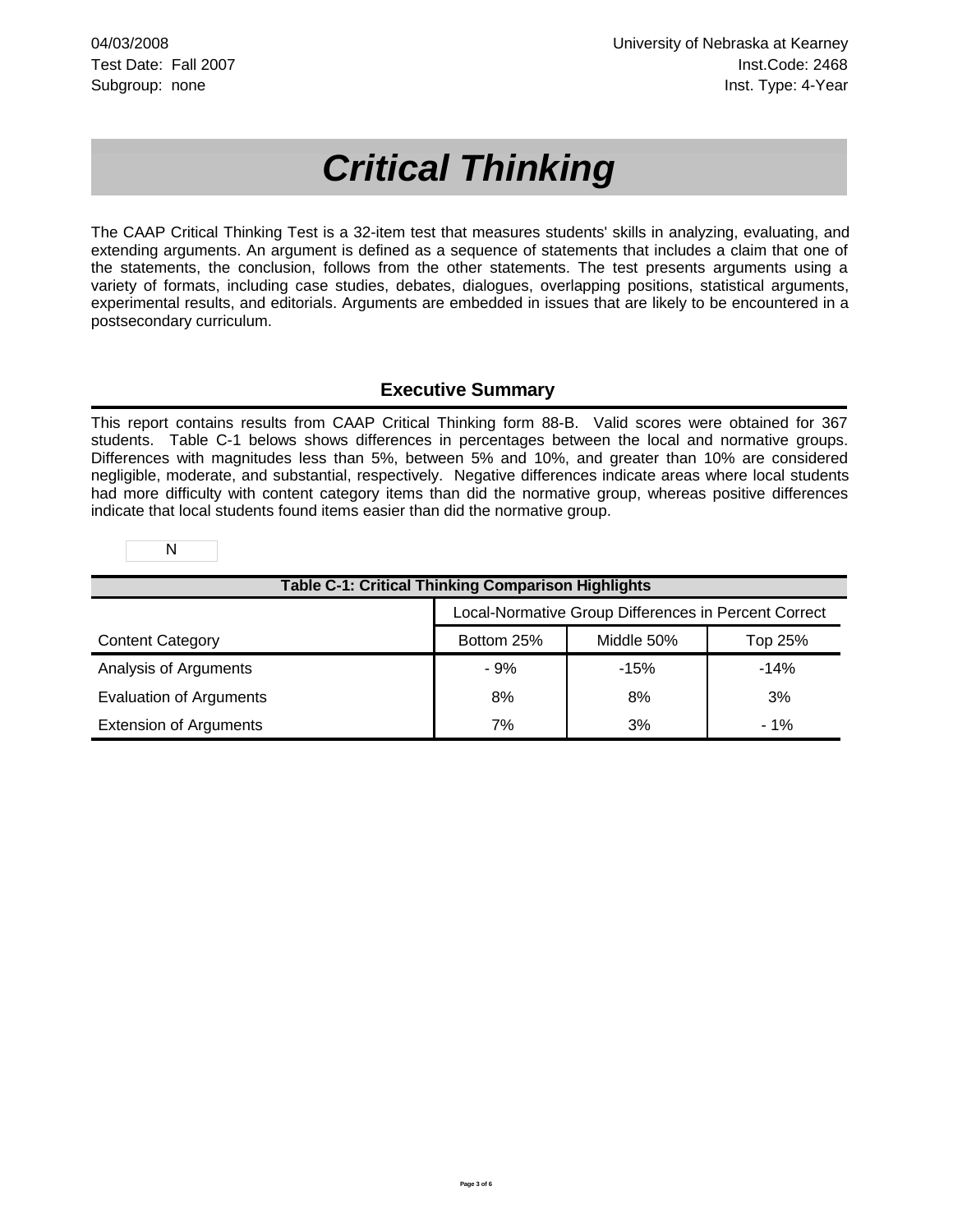



**Figure C-1: Average Percent of Correct Answers in Analysis of Arguments**

#### **Interpretation Guide**

The results in Figure C-1 are based on your students' responses to the Analysis of Arguments items on the CAAP Critical Thinking test. There are 18 items in this content category, constituting approximately 56% of the Critical Thinking test. Items in this category assess the students' ability to identify essential elements of an argument, including hypotheses, premises, and conclusions, and also their ability to identify logical fallacies, exaggerated claims, unstated assumptions, analogies, and multiple points of view. Students are also tested regarding their ability to analyze the structure of arguments, including their ability to distinguish between statements of fact and opinion, to make judgments about equivalent and nonequivalent statements, and to recognize inductive and deductive arguments and supported and unsupported claims. Also tested is students' ability to recognize patterns and sequences of arguments, including their ability to see relationships of premises, subarguments, and subconclusions to the overall argument.

Overall results and results for the bottom 25%, middle 50%, and top 25% of total CAAP Critical Thinking scores for the local and normative groups are provided. This is to enable you to compare bottom, middle, and top students in the local cohort to the bottom, middle, and top students in the normative group. Any differences less than 5%, between 5% and 10%, and greater than 10% are considered negligible, moderate, and substantial, respectively.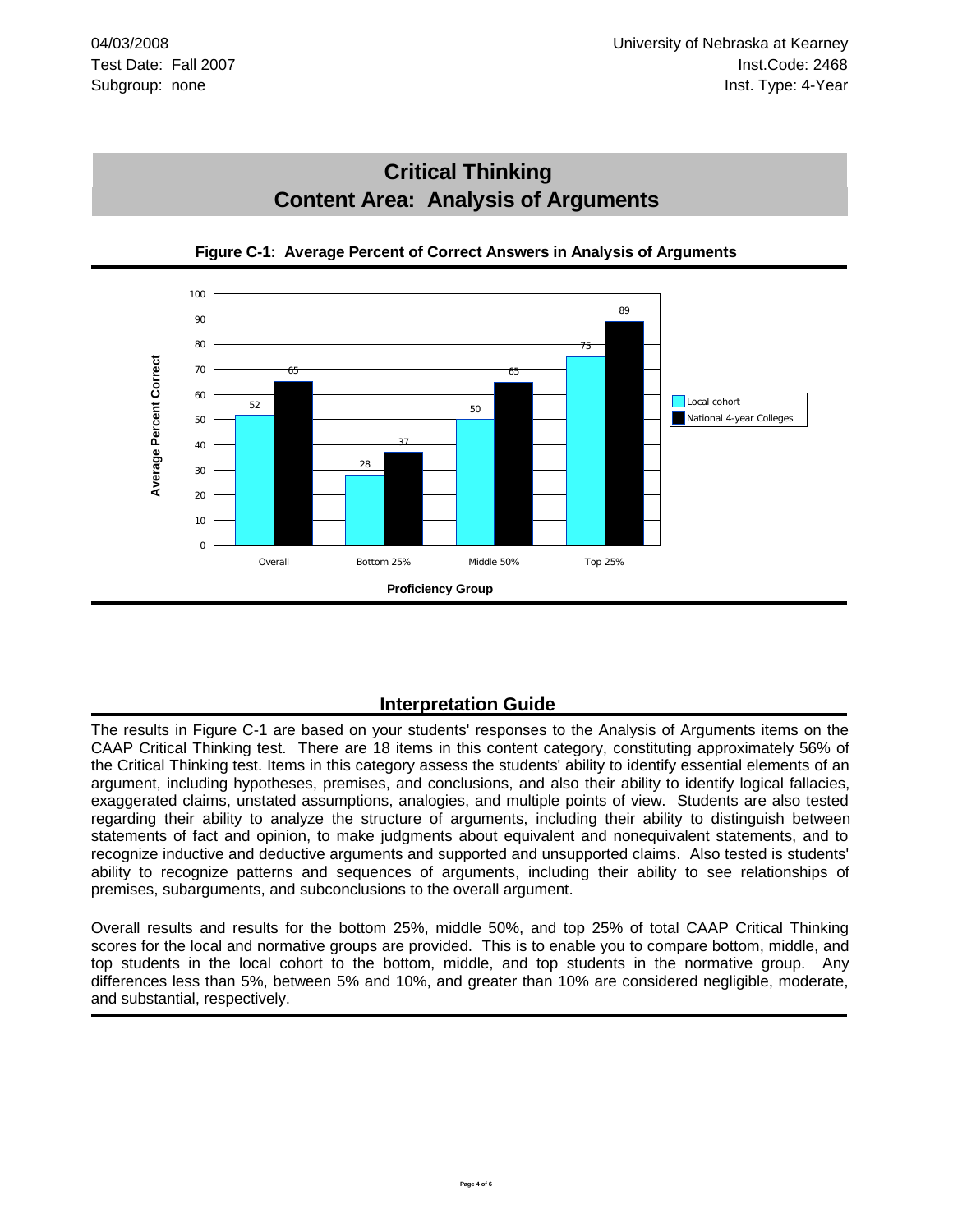



**Figure C-2: Average Percent of Correct Answers in Evaluation of Arguments**

#### **Interpretation Guide**

The results in Figure C-2 are based on your students' responses to the Evaluation of Arguments items on the CAAP Critical Thinking test. There are eight items in this content category, constituting approximately 25% of the Critical Thinking test. Items in this category assess the students' ability to evaluate information on the basis of its consistency, relevance, and accuracy, and to make judgments about its sufficiency. In addition, students are assessed in their ability to evaluate replies to arguments on the basis of their intent, appropriateness, and strength.

Overall results and results for the bottom 25%, middle 50%, and top 25% of total CAAP Critical Thinking scores for the local and normative groups are provided. This is to enable you to compare bottom, middle, and top students in the local cohort to the bottom, middle, and top students in the normative group. Any differences less than 5%, between 5% and 10%, and greater than 10% are considered negligible, moderate, and substantial, respectively.